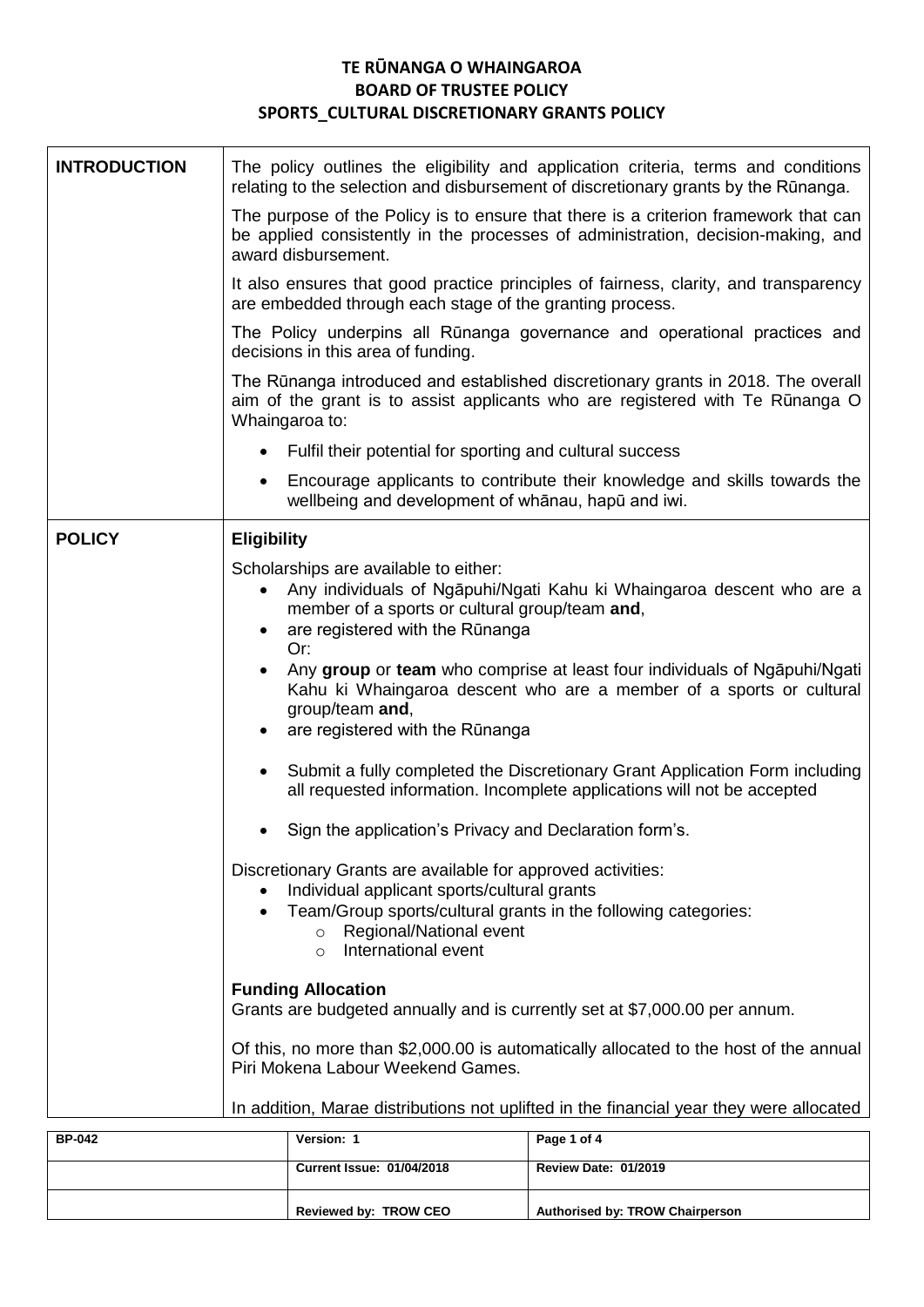| Version: 1                                                                                                                                                                                                                        | Page 2 of 4                                                                                                                                                                                                                                             |  |
|-----------------------------------------------------------------------------------------------------------------------------------------------------------------------------------------------------------------------------------|---------------------------------------------------------------------------------------------------------------------------------------------------------------------------------------------------------------------------------------------------------|--|
| <b>Scholarship Values/Amounts</b><br>The total across the two tiers of scholarships can not exceed the annual allocation<br>of \$7,000.00 per annum.                                                                              |                                                                                                                                                                                                                                                         |  |
| Marae, Iwi Hui<br>All applicants are encouraged to attend local Marae Hui, Hui A Iwi, AGM's and any<br>other Iwi related Hui outside of the rohe that encourage participation and<br>engagement in whānau, hapū, Iwi development. |                                                                                                                                                                                                                                                         |  |
| Hauora/Waiora<br>Te Ūkaipō<br>Te Tāhuhu o Te Mātauranga<br>Whakaara Ōranga Pākihi<br>Kāinga Ora                                                                                                                                   |                                                                                                                                                                                                                                                         |  |
| <b>Alignment with Rünanga Strategic Goals</b><br>goals of the Rūnanga. These goals are:<br>Whakawhānaungatanga<br>Te Reo me ōna tikanga                                                                                           | The scholarship selection and award disbursement are underpinned by strategic                                                                                                                                                                           |  |
| <b>Contractors, Employees and Board Members</b><br>to apply for discretionary grants.                                                                                                                                             | Current contractors, employees and board members of the Rūnanga are ineligible                                                                                                                                                                          |  |
| <b>Discretionary Grants Available</b><br>There are two tiers of Grants available:<br>competing in sports/cultural events and special events<br>$\bullet$<br>○ Regional/National event<br><b>International event</b><br>$\circ$    | Individual applicant sports/cultural grants for those participating<br>Team/Group sports/cultural grants for groups/teams participating in<br>sports/cultural events and special events in the following categories:                                    |  |
|                                                                                                                                                                                                                                   | The board may at its discretion appoint external committee members, being a<br>Principal/local sports administrator or cultural advisor in the Kaeo/Whangaroa rohe.                                                                                     |  |
| <b>Grants Sub-Committee</b><br>entered into on these matters.                                                                                                                                                                     | The applications will be considered by the Committee appointed by the Rūnanga<br>Board, whose decisions will be final and binding. No correspondence will be                                                                                            |  |
| over or accrued over subsequent years.                                                                                                                                                                                            | Should there be insufficient eligible applications for specified levels of<br>disbursement then those funds, at the discretion of the Committee, can be carried                                                                                         |  |
| allocation methodology.                                                                                                                                                                                                           | As there is no closing date for the Discretionary Grants Fund, and applications can<br>be made throughout the year it is recommended that the funding allocation be<br>distributed evenly throughout the year to avoid a 'first in first serve' funding |  |
| discretionary grants fund.                                                                                                                                                                                                        | will be transferred to the discretionary grants fund for use only by applicants from<br>these Marae. These amounts will be identified separately from the general                                                                                       |  |
|                                                                                                                                                                                                                                   |                                                                                                                                                                                                                                                         |  |

| <b>BP-042</b> | Version: 1                       | Page 2 of 4                            |
|---------------|----------------------------------|----------------------------------------|
|               | <b>Current Issue: 01/04/2018</b> | <b>Review Date: 01/2019</b>            |
|               | Reviewed by: TROW CEO            | <b>Authorised by: TROW Chairperson</b> |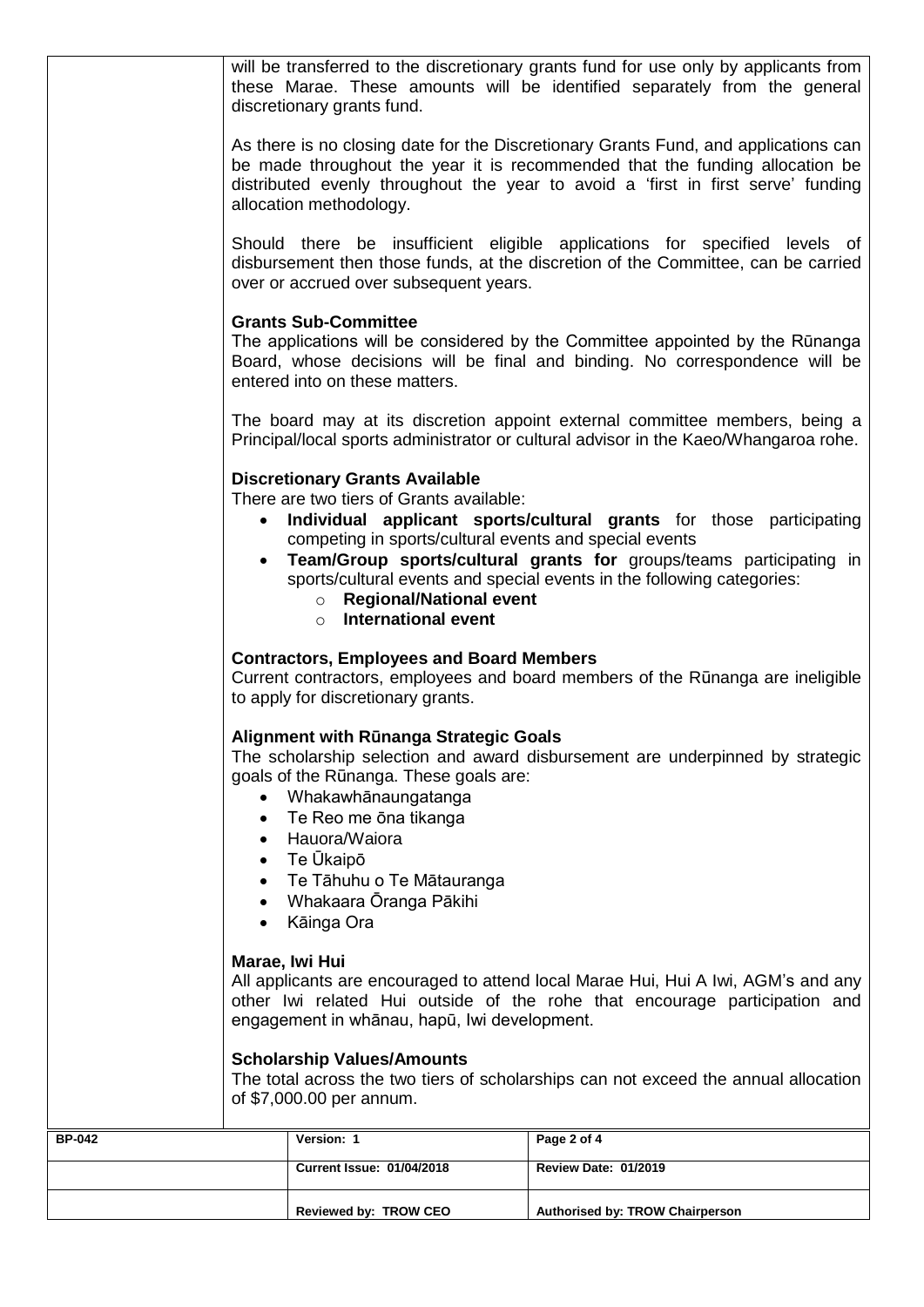|               | The Marae distributions transferred across into the discretionary grants can only be<br>used by those applicants who Whakapapa to that particular Marae, which is<br>identified in the Rūnanga Iwi registration database.<br>The amounts available for each education tier are as follows:                                                                                         |                                                                                                                                                                                                                                                                                                                       |
|---------------|------------------------------------------------------------------------------------------------------------------------------------------------------------------------------------------------------------------------------------------------------------------------------------------------------------------------------------------------------------------------------------|-----------------------------------------------------------------------------------------------------------------------------------------------------------------------------------------------------------------------------------------------------------------------------------------------------------------------|
|               |                                                                                                                                                                                                                                                                                                                                                                                    |                                                                                                                                                                                                                                                                                                                       |
|               | <b>Application Type</b>                                                                                                                                                                                                                                                                                                                                                            | <b>Value</b>                                                                                                                                                                                                                                                                                                          |
|               | Individual applicant                                                                                                                                                                                                                                                                                                                                                               | No more than \$200.00                                                                                                                                                                                                                                                                                                 |
|               | Piri Mokena Labour Weekend Games                                                                                                                                                                                                                                                                                                                                                   | No more than \$2,000.00                                                                                                                                                                                                                                                                                               |
|               | <b>Team Event Regional/National</b>                                                                                                                                                                                                                                                                                                                                                | No more than \$1,000.00                                                                                                                                                                                                                                                                                               |
|               | <b>Team Event International</b>                                                                                                                                                                                                                                                                                                                                                    | \$1,500.00                                                                                                                                                                                                                                                                                                            |
|               | <b>Important considerations and processes</b><br><b>Key Processes</b><br>All applications are vetted to ensure eligibility criteria are met<br>Applications are organised into the appropriate funding category<br><b>Notifications</b><br>Applicants will receive notification of application receipt, and/or if applicable,<br>requests for further information from the Rūnanga |                                                                                                                                                                                                                                                                                                                       |
|               | Consideration<br>All applications are considered in line with the relevance and alignment of the<br>discretionary grant to the strategic goals of the Rūnanga, with preference being<br>given to applicants whose representation includes:<br>elderly learners                                                                                                                     | Our Tamariki who are beginning their sports/cultural journeys and our<br>A demonstrable transfer of skills to programmes directly beneficial to the Iwi                                                                                                                                                               |
|               | sustainability and maintenance of Putaiao and Ukaipo<br>will be taken into consideration.                                                                                                                                                                                                                                                                                          | Areas of sporting/cultural representation that are highly desirable to the Iwi<br>Aspects of sports/cultural pursuits that also promote and encourage the<br>Aspects that promote the growth and understanding of tikanga and te reo<br>Applicants prior sports/cultural representations and results where applicable |
|               | <b>Successful Applicants</b>                                                                                                                                                                                                                                                                                                                                                       |                                                                                                                                                                                                                                                                                                                       |
|               | Notification<br>All successful recipients will be notified and allocated the appropriate disbursement<br>by the notification periods advised in any calendar year.                                                                                                                                                                                                                 |                                                                                                                                                                                                                                                                                                                       |
|               | There is no closing date for Discretionary Grants funds and will be opened<br>throughout the calendar year.                                                                                                                                                                                                                                                                        |                                                                                                                                                                                                                                                                                                                       |
|               | <b>Obligations</b><br>Although the successful recipients are not bonded to the Rūnanga, they are<br>expected to fulfil their obligations by:                                                                                                                                                                                                                                       |                                                                                                                                                                                                                                                                                                                       |
|               | be as brief or as long as you wish.                                                                                                                                                                                                                                                                                                                                                | Provide in writing, a letter and profile outlining the event attended, including<br>your achievements, and a photograph for the Rūnanga website. This can                                                                                                                                                             |
|               | <b>Ineligibility</b>                                                                                                                                                                                                                                                                                                                                                               |                                                                                                                                                                                                                                                                                                                       |
| <b>BP-042</b> | Version: 1                                                                                                                                                                                                                                                                                                                                                                         | Page 3 of 4                                                                                                                                                                                                                                                                                                           |

| <b>BP-042</b> | Version: 1                       | Page 3 of 4                     |
|---------------|----------------------------------|---------------------------------|
|               | <b>Current Issue: 01/04/2018</b> | <b>Review Date: 01/2019</b>     |
|               | Reviewed by: TROW CEO            | Authorised by: TROW Chairperson |